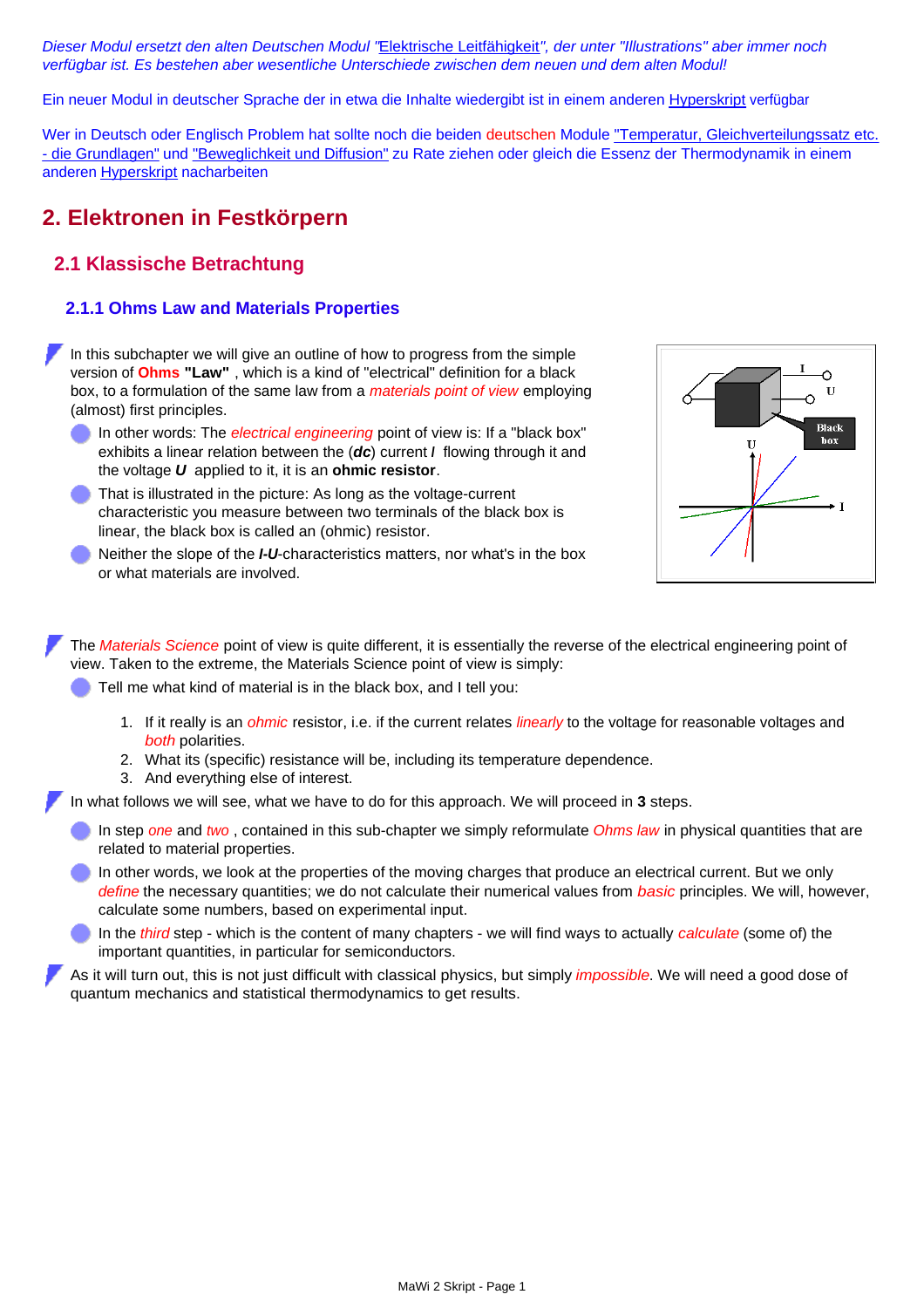#### **1. Step: Move to** *specific* **quantities**

First we switch from current *I* and voltage *U* to the **current density** *j* and the **field strength** *E* , which are not only independent of the (uninteresting) size and shape of the body, but, since they are *[vectors](http://www.tf.uni-kiel.de/matwis/amat/mw1_ge/kap_3/basics/m3_1_1.html)*, carry far more information about the system of interest.

This is easily seen in the schematic drawing below.



*Current density j*and *field strength E* may depend on the coordinates, because *U* (taken as the local potential) and *I* depend on the coordinates, e.g. in the way schematically shown in the picture to the left. However, for a homogeneous material with constant cross section, we may write



with *F***=** cross sectional area of the reference plane considered. The direction of the *vector j* is parallel to the normal vector *f* of the reference area considered; it also may differ locally. So in full splendor we must write



The "global" field strength is

$$
E = \frac{U}{I}
$$

With *l***=** length of the body. If we want the *local* field strength *E***(***x***,***y***,***z***)** as a vector, we have, in principle, to calculate the gradient of the potential *V*:



For a homogeneous material with constant cross section, however, *E* is parallel to *f* and constant everywhere, again something that is clear without calculation.

In order to make things easy, we realize that for a homogenous material of length *l* with constant cross-sectional area *F*, the field strength *E* and the current density *j* do not depend on position - they have the same numerical value everywhere.

For this case we can now write down Ohms law with the new quantities and obtain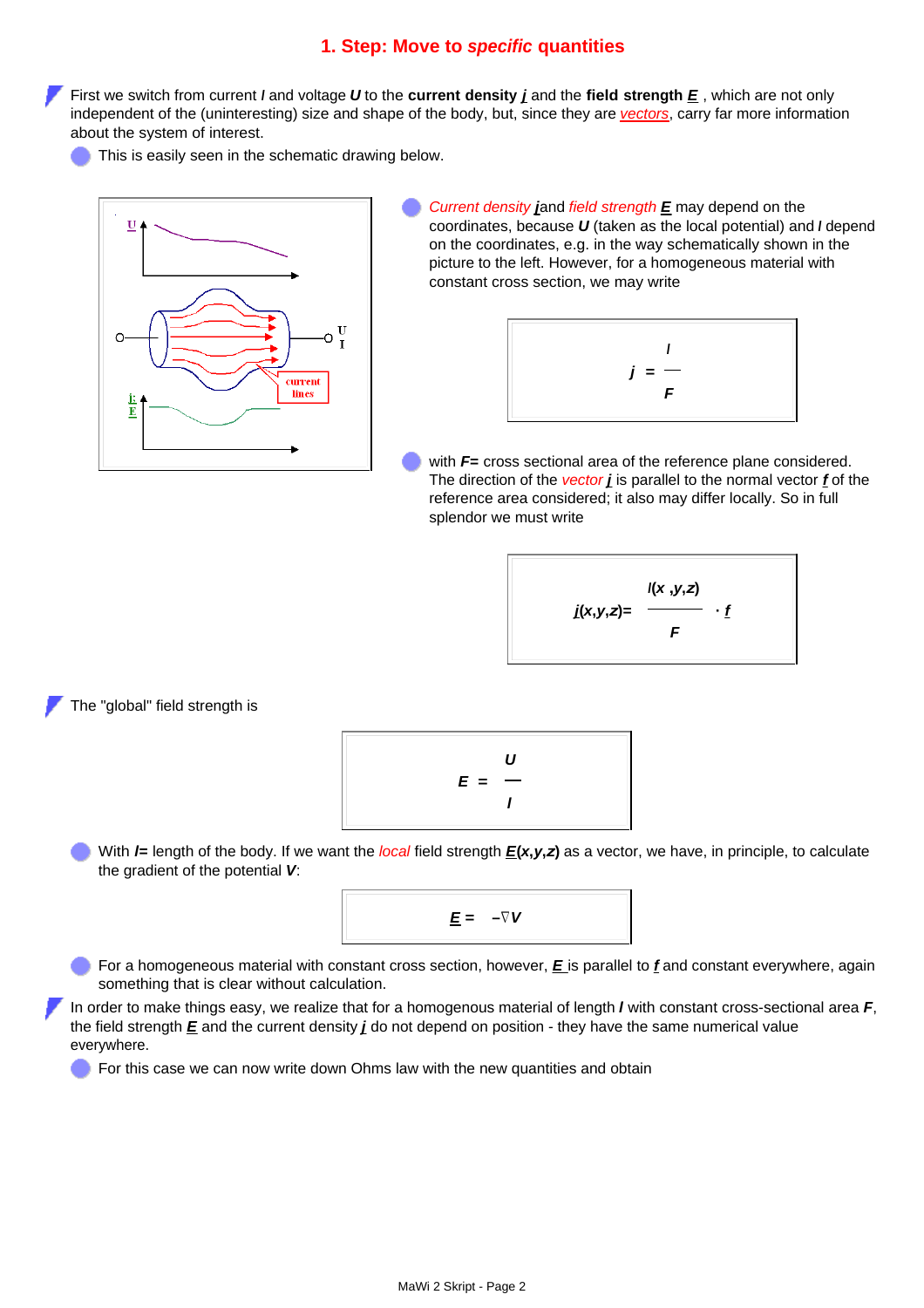$$
j \cdot F = I = \frac{1}{R} \cdot U = \frac{1}{R} \cdot I
$$

$$
i = \frac{I}{F \cdot R}
$$

The fraction *l***/** *F* **·** *R obviously* (think about it!) has the *same numerical value* for *any* homogeneous cube (or homogeneous whatever) of a given material; it is, of course, the **specific conductivity σ**



- In the equation above we have also defined the **specific resistivity** *ρ* with the unit **[ρ]=Ωm**, or more frequently used - **Ωcm**.
- The *specific resistivity* obtained in this way is necessarily identical to what you would define as specific resistivity by looking at some rectangular body with cross-sectional area *F* and length *l* . You would assume that *R* is proprotional to *l*, and inversely proportional to *F*, and the proportionality constant you would call "specific resistivity".
- A **1 cm3** cube of homogeneous material having the specific resistivity **ρ** has the resistance *R***=ρ**, if **ρ** is given in **Ωcm**.
- Of course, we will never mix up the *specific resistivity* **ρ** with the *charge density* **ρ** or *general densities* **ρ**, because we know from the context what is meant!
- The *specific conductivity* has the dimension **[σ ]=Ω–1cm–1** and is the quantity one uses if looking at conduction mechanisms etc.
- The *specific resistivity* is more prominent in technological terms and for charcaterizing materials and you should at least have a feeling for some representative numbers by remembering:

```
ρ (metal) ≈ 2 µΩ cm
ρ (semicoductor) ≈ 1 Ωcm
  ρ (insulator) ≈ 1 GΩcm
```
<span id="page-2-0"></span>Restricting ourselves to isotropic and homogenoeus materials, restricts **σ** and **ρ** to being *scalars* with the *same numerical value* everywhere, and Ohms law now can be formulated for any material with weird shapes and being quite inhomogeneous; we "simply" have



Ohms law in this *vector form* is now valid at *any point* of a body, since we do not have to make assumptions about the shape of the body.

To appreciate this, take an arbitrarily shaped body with current flowing through it, cut out a little cube (with your "mathematical" knife) at the coordinates **(***x,y,z***)** without changing the flow of current, and you *must* find that the local current density and the local field strength obey the equation given above *locally*.



Of course, obtaining the external current *I* flowing for the external voltage *U* now needs summing up the contributions of all the little cubes, i.e. integration over the whole volume, which may not be an easy thing to do.

Still, we have now a much more powerful version of Ohms law! But we should now harbor a certain suspicion:

There is no good reason why *j* must always be *parallel* to *E*. This means that for the most general case **σ** is not a *scalar* quantity, but a *[tensor](http://www.tf.uni-kiel.de/matwis/amat/mw1_ge/kap_7/backbone/r7_2_1.html)*; **σ= σij**.

*(There is no good way to write tensors in html; we use the ij index to indicate tensor properties*.

Ohms law then writes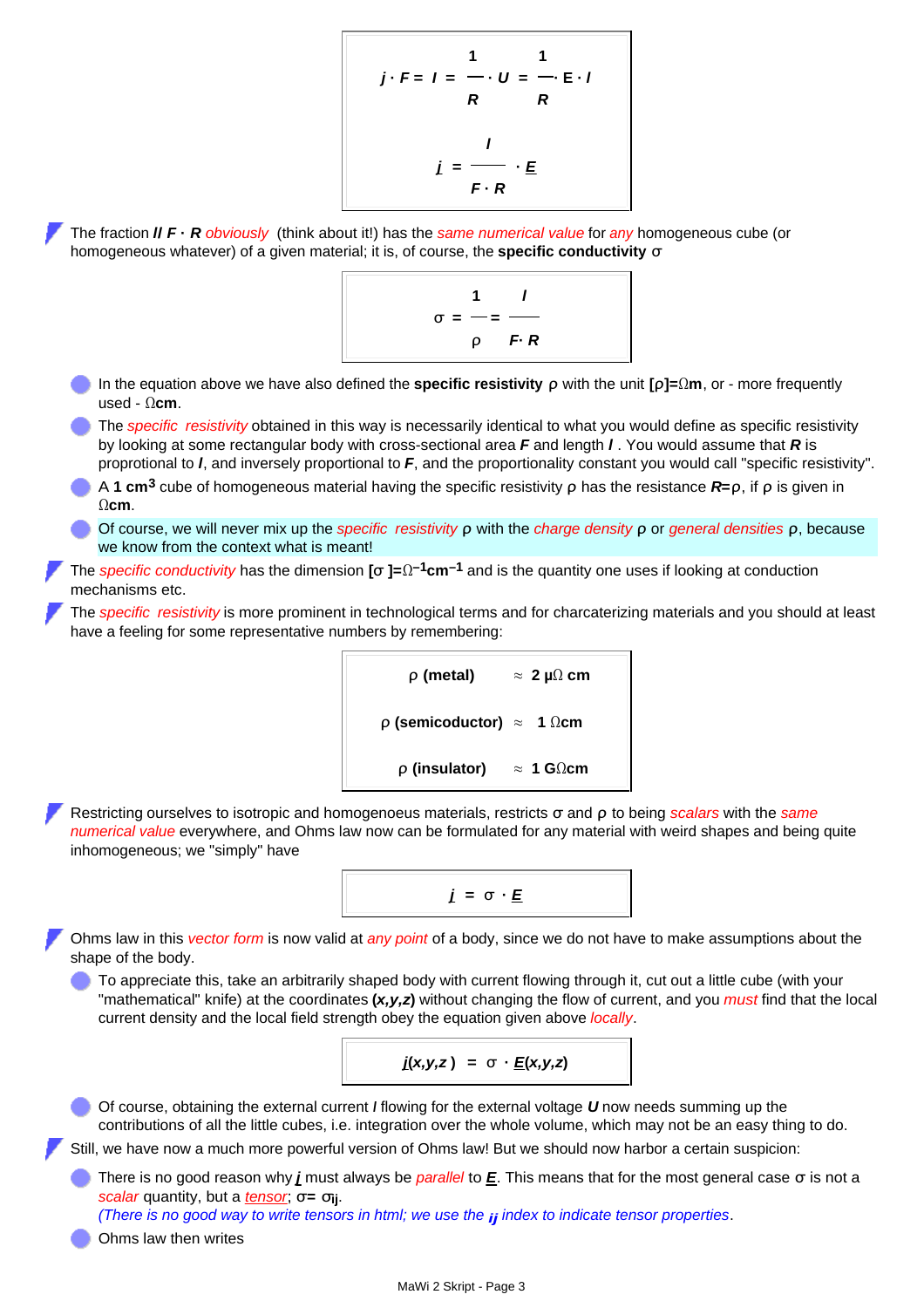$j$ **x=** $\sigma$  **xx**  $\cdot$  *E***<sub>x</sub>** +  $\sigma$ <sub>x**v** $\cdot$  *E***<sub>V</sub>+**  $\sigma$ <sub>x</sub><sub>z</sub> $\cdot$  *E*<sub>z</sub></sub> *j***y=σyx ·** *E***x+ σyy ·** *E***y + σyz·** *E***z**  $j_z = \sigma_{zx}$ **·**  $E_x + \sigma_{zy}$ **·**  $E_y + \sigma_{zz}$ **·**  $E_z$ 

For anisotropic inhomogeneous materials you have to take the tensor, and its components will all depend on the coordinates - that is the most general version of Ohms law.

Note that this is *not* so general as to be meaningless: We still have the basic property of Ohms law: The local current density is directly proprotional to the local field strength (and not, for example, to **exp– [const. ·** *E***]** ).

Our goal now is to find a relation that allows to calculate **σij** for a given material (or material composite); i.e. we are looking for

**σij=σij (material, temperature, pressure, defects... )**

### **2. Step: Describe σij in Terms of the Carrier Properties**

Electrical current needs *charged* and *mobile* "things", or charge *carriers* that are *mobile*. Note that we do not automatically assume that the charged "things" are *always* electrons. *Anything* charged and mobile will do.

- What we want to do now is to express **σ ij** in terms of the *properties* of the carriers present in the material under investigation.
	- To do this, we will express an electrical current as a "mechanical" stream or current of (charged) particles, and compare the result we get with Ohms law. If you have problems visualizing this, check this **[Basic module](http://www.tf.uni-kiel.de/matwis/amat/mw2_ge/kap_2/basics/t2_1_1.html)**.
- First, lets define an electrical current in a wire in terms of the carriers flowing through that wire. There are *three* crucial points to consider:

**1.** The external electrical current as measured in an Ampèremeter is the result of the *net* current flow through any cross section of an (uniform) wire.

In other words, the measured current is proportional to the *difference* of the number of carriers of the same charge sign moving from the *left to right* through a given cross sectional area *minus* the number of carriers moving from the *right to the left*.

In short: the *net* current is the difference of two *partial* currents flowing in opposite directions:



Do not take this point as something simple! We will encounter cases where we have to sum up **8** partial currents to arrive at the externally flowing current, so keep this in mind!

<span id="page-3-0"></span>**2.** In summing up the individual current contributions, *make sure the signs are correct*. The rule is simple:

The *electrical* current is (for historical reasons) defined as flowing from the **+** pole to the **–** pole. For a *particle* current this means:



In words: A technical current *I* flowing from **+** to **–** may be obtained by *negatively* charged carriers flowing in the *opposite* direction (from **–** to **+**), by *positively* charged carriers flowing in the *same* direction, or from both kinds of carriers flowing at the same time in the proper directions.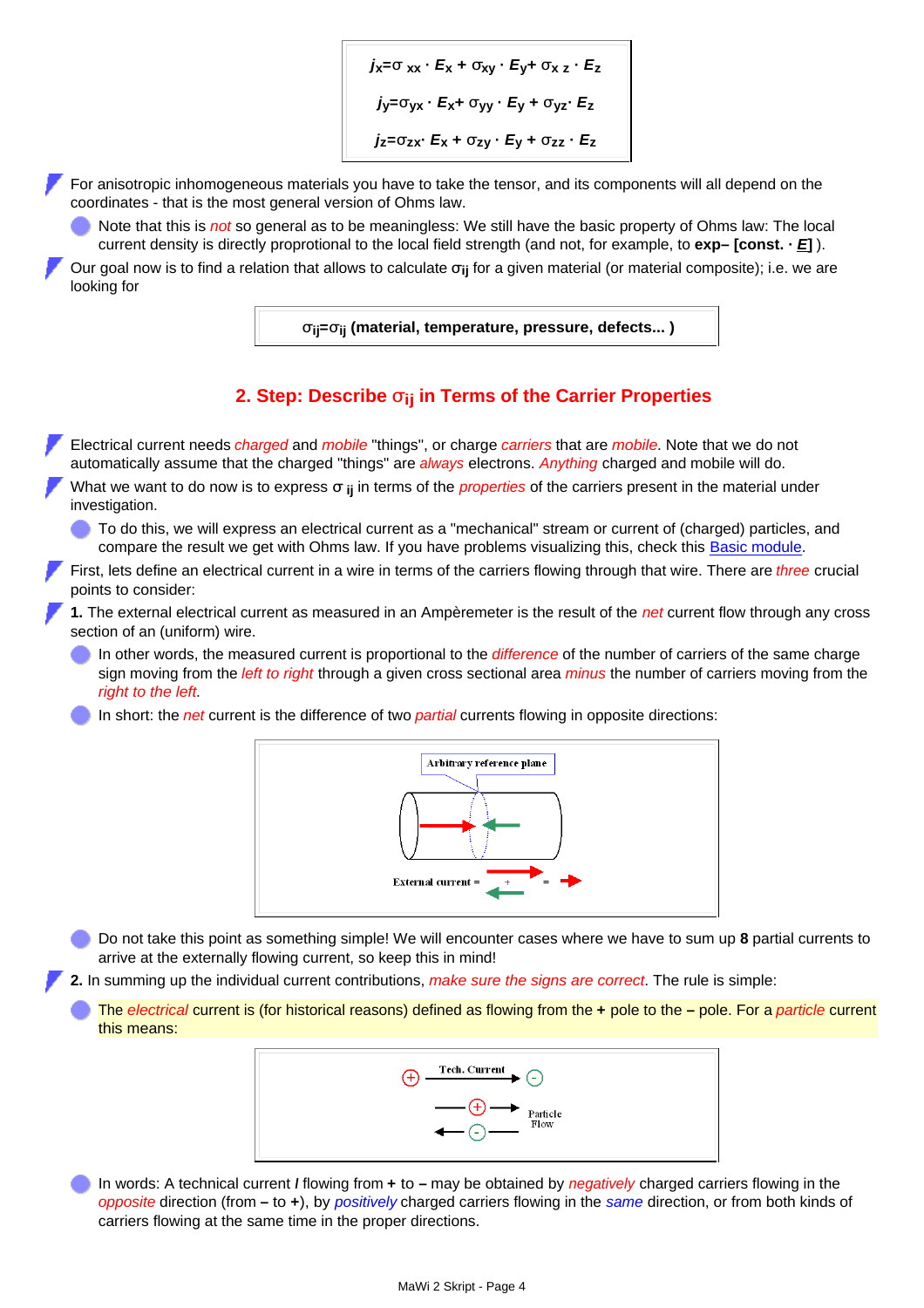The particle currents of *differently* charged particles then must be *added*! Conversely, if negatively charged carriers flow in the same directions as positively charged carriers, the value of the partial current flowing in the "wrong" direction must be subtracted to obtain the external current.

**3.** The flow of particles through a reference surface as symbolized by one of arrows above, say the arrow in the **+***x* direction, must be seen as an *average* over the *x* **-**component of the velocity of the individual particles in the wire.

Instead of *one* arrow, we must consider as many arrows as there are particles and take their *average*. A more detailed picture of a wire at *a given instant* thus looks like this



- An instant later it looks entirely different *in detail* , but exactly the same *on average*!
- If we want to obtain the net flow of *particles* through the wire (which is obviously proportional to the net *current* flow), we could take the average of the velocity components  $\langle \mathbf{v}_{+x} \rangle$  pointing in the  $+x$  direction (to the right) on the left hand side, and subtract from this the average **< v–x>** of the velocity components pointing in the **–***x* direction (to the left) on the right hand side.
- We call this *difference* in velocities the **drift velocity**  $v<sub>D</sub>$  of the *ensemble* of carriers.
- If there is no driving force, e.g. an electrical field, the velocity vectors are randomly distributed and **< v+x>=< v–x>**; the drift velocity and thus net current is zero as it should be.

Average properties of ensembles can be a [bit tricky](http://www.tf.uni-kiel.de/matwis/amat/mw2_ge/kap_2/basics/t2_1_1.html). Lets look at some properties by considering the analogy to a localized **swarm of summer flies** "circling" around like crazy, so that the ensemble looks like a small cloud of smoke. A more [detailed treatment](http://www.tf.uni-kiel.de/matwis/amat/mw2_ge/kap_2/advanced/m2_1_1.html) can be found in the advanced section.

- First we notice that while the *individual* fly moves around quite fast, its *vector* velocity **v i** averaged over time *t*, **<v<sup>i</sup> >t** , must be zero as long as the swarm as an ensemble doesn't move.
- In other words, the individual flies, *on average*, move just as often to the left as to the right, etc. The net current produced by *all* flies at any given instance [or](http://www.tf.uni-kiel.de/matwis/amat/mw1_ge/kap_6/advanced/t6_3_1.html) by *one* individual fly after sufficient time is obviously zero for *any* reference surface.

In real life, however, the fly swarm "cloud" often moves *slowly* around - it has a finite *drift velocity* which must be just the difference between the average movement in drift direction minus the average movement in the opposite direction.

- The *drift velocity* thus can be identified as the proper average that gives the net current through a reference plane perpendicular to the direction of the drift velocity.
- This drift velocity is usually much smaller than the average magnitude of the velocity **<v>** of the individual flies. Its value is the difference of two large numbers - the average velocity of the *individual* flies in the drift direction minus the average velocity of the *individual* flies in the direction opposite to the drift direction.

Since we are only interested in the drift velocity of the ensemble of flies (or in our case, carriers) we may now simplify our picture as follows:

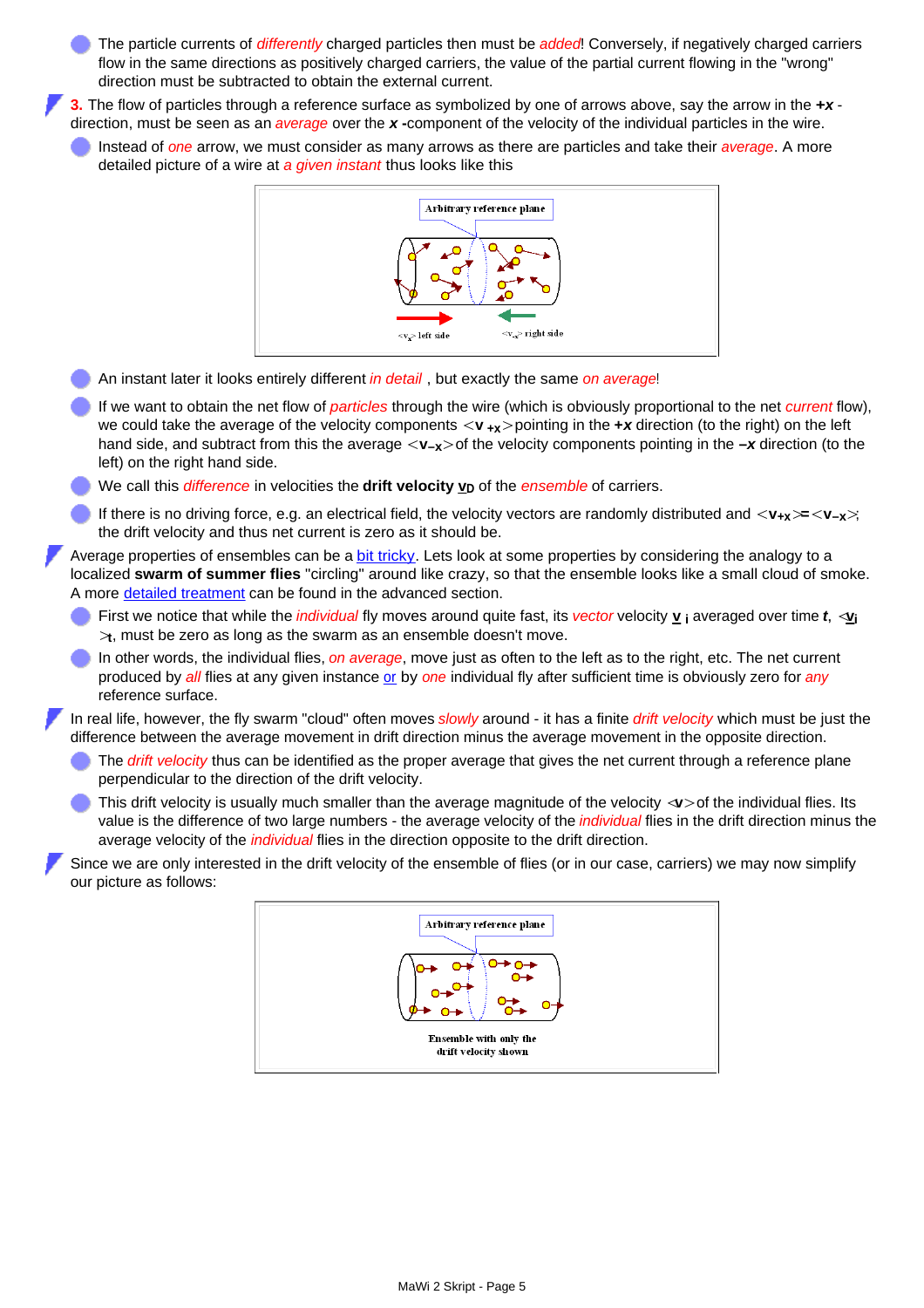We now equate the *current density* with the *particle flux density* by the basic law of current flow:

Current density *j*=Number *N* of particles carrying the charge *q* flowing through the cross sectional area *F* (with the normal vector *f* and **|***f***|=1**) during the time interval *t*, or

$$
j = \frac{q \cdot N}{F \cdot t}
$$

If the charge *q* is negative (e.g. for electrons we have **q=–e**; **e**=elementary charge), the direction of the *electrical* current is opposite to the *particle* current, as it should be. In scalar notation, because the direction of the current flow is clear, we have



The problem with this formula is *N*, the number of carriers flowing through the cross section *F* every second.

- A *number N* of carriers is not a basic property of the material; we certainly would much prefer the carrier *density n***=***N***/***V* of carriers. In going from numbers to densities, we have to chose the volume *V***=***F* **·** *l* in such a way that it contains just the right number *N* of carriers.
- Since the cross section *F* is given, this means that we have to pick the length *l* in such a way, that all carriers contained in that length of material will have moved across the internal interface after **1** second.
- This is easy! The trick is to give *l* just that particular length that allows *every* carrier in the defined portion of the wire to reach the reference plane, i.e.

$$
I = V_D \cdot t
$$

This makes sure that *all* carriers contained in this length, will have reached *F* after the time *t* has passed, and thus *all* carriers contained in the volume  $V = F \cdot v_D \cdot t$  will contribute to the current density. We can now write the current equation as follows:

$$
j = \frac{q \cdot N}{F \cdot t} = \frac{q \cdot n \cdot V}{F \cdot t} = \frac{q \cdot n \cdot F \cdot l}{F \cdot t} = \frac{q \cdot n \cdot F \cdot v_D \cdot t}{F \cdot t}
$$

This was shown in excessive detail because now we have the *fundamental law of electrical conductivity* (in obvious vector form)



This is a very general equation relating a *particle current* (density) via its *drift velocity* to an *electrical current* (density) via the charge *q* carried by the particles.

Note that it does not matter at all, *why* an ensemble of charged particles moves on average. *You do not need an electrical field as driving force anymore*. If, for example, a concentration gradient induces a particle flow via *diffusion*, you have an electrical current too, if the particles are charged.

Note also that electrical current flow *without* an electrical field as primary driving force as outlined above is *not* some odd special case, but at the root of most electronic devices that are more sophisticated than a simple resistor.

Of course, if you have different particles numbered *i*, with different densities, drift velocities, and charges, you simply sum up the individual contributions as [pointed out above:](#page-3-0) *j***=Σ<sup>i</sup> (***q***i ·** *n***i · vi)**

All we have to do now is to compare our equation [from above](#page-2-0) to Ohms law in its general form *from above*:

*j* **=** *q · n ·* **v<sup>D</sup> := σ ·** *E*

We then obtain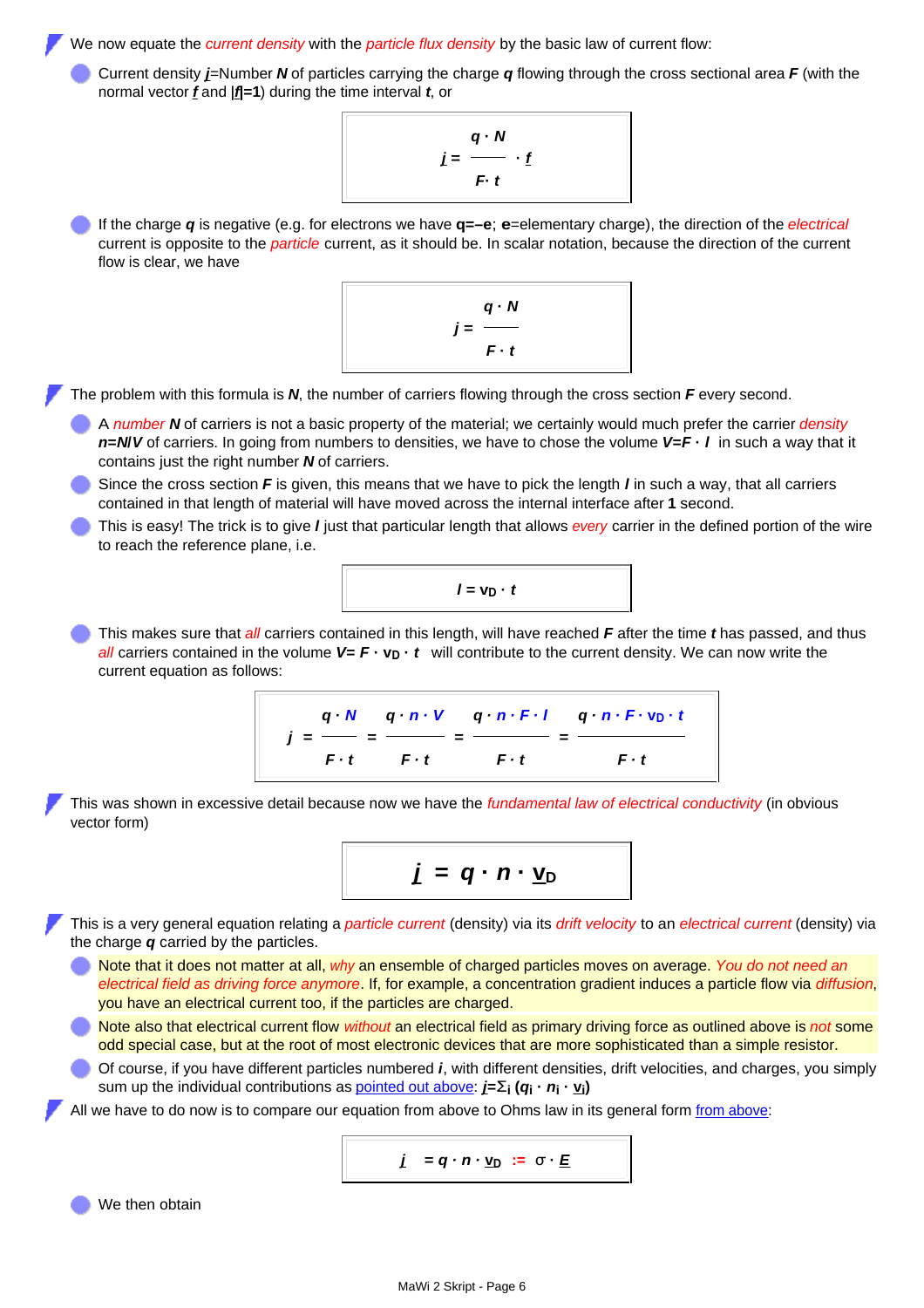**σ =**  *q · n* **· v<sup>D</sup>** *E* **:= constant**

*If* Ohms law holds, **σ** must be a constant, and this implies *by necessity*

$$
\frac{v_D}{E} = \text{constant}
$$

- This is a simple but far reaching equation, saying something about the driving force of electrical currents (=electrical field strength *E*) and the drift velocity of the particles in the material.
- What this means is that *if* **v**  $p$ /*E*=const. holds for *any* (reasonable) field *E*, the material will show ohmic behavior. *We have a first condition for ohmic behavior expressed in terms of material properties*.
- lf, however,  $v<sub>D</sub>/E$  is constant (in time) for a *given* field, but with a value that depends on *E*, we have  $σ = σ(E)$ ; the behavior will *not be ohmic*!

The requirement **v<sub>D</sub>** E=const. for *any* electrical field thus requires a drift velocity in field direction for the particle, which is directly proportional to *E* . This leads to a simple conclusion:

- This is actually a rather strange result! A charged particle in an electrical field experiences a constant force, and Newtons first law tells us that this will induce a constant accelerations, i.e. its velocity should increase all the time! Its velocity therefore would grow to infinity - if there wouldn't be some kind of friction.
- We thus conclude that there *must* exist some mechanism that acts like a frictional force on all accelerated particles, and that this frictional force in the case of ohmic behavior must be in a form where *the average drift velocity obtained is proportional to the driving force*.

Since *v***<sub>D</sub>**/*E*=constant must obtain for all (ohmic) materials under investigation, we may give it a name:

**v<sup>D</sup>** *E*  **= µ = Mobility = Material constant**

- The **mobility**  $\mu$  of the carriers has the unit  $\mu$ **=(m/s)/(V/m)=m<sup>2</sup>/V** · s.
- The *mobility* **µ** (Deutsch: **Beweglichkeit**) then is a *material constant*; it is determined by the "friction", i.e. the processes that determine the average velocity for carriers in different materials subjected to the same force  $q \cdot E$ .
- Friction, as we (should) know, is a rather *unspecified term*, but always describing energy transfer from some moving body to the environment.

Thinking ahead a little bit, we might realize that **µ** is a basic material constant *even in the absence of electrical fields*. Since it is tied to the "friction" a moving carrier experiences in its environment - the material under consideration - it simply expresses how fast carriers give up surplus energy to the lattice; and it must not matter how they got the surplus energy. It is therefore no suprise that **µ** pops up in all kinds of relations, e.g. in the famous [Einstein - Smoluchowski](http://www.tf.uni-kiel.de/matwis/amat/semi_en/kap_2/backbone/r2_3_4.html) equation linking *[diffusion coefficients](http://www.tf.uni-kiel.de/matwis/amat/mw1_ge/kap_6/backbone/r6_2_2.html)* and *mobility* of particles.

Thinking ahead a little bit more, we realize that the mobility of carriers is an extremely important material parameter because it describes "somehow" how quickly carriers can respond to an electrical field and therefore if they can follow rapidly changing electrical fields - e.g. in a micorpocessor running at **4 GHz**. Very large amounts of money are spend right now (**2006)** to increase the carrier mobility in **Si** - see the [link for a taste treat of what that means](http://www.tf.uni-kiel.de/matwis/amat/mw2_ge/kap_2/advanced/t2_1_3.html).

We now can write down the *most general form of Ohms law* applicable to all materials meeting the two requirements: *n***=const.** and **µ=const.** everywhere. It is expressed completely in particle (=material) properties.



- The task is now to calculate *n* and **µ** from first priciples, i.e. from only knowing what atoms we are dealing with in what kind of structure (e.g. crystal + crystal defects)
- This is a rather formidable task since **σ** variies over a extremely wide range, cf. a [short table](http://www.tf.uni-kiel.de/matwis/amat/mw2_ge/kap_2/illustr/i2_1_1.html) with some relevant numbers.
- In order to get acquainted with the new entity "mobility", we do a little exercise: